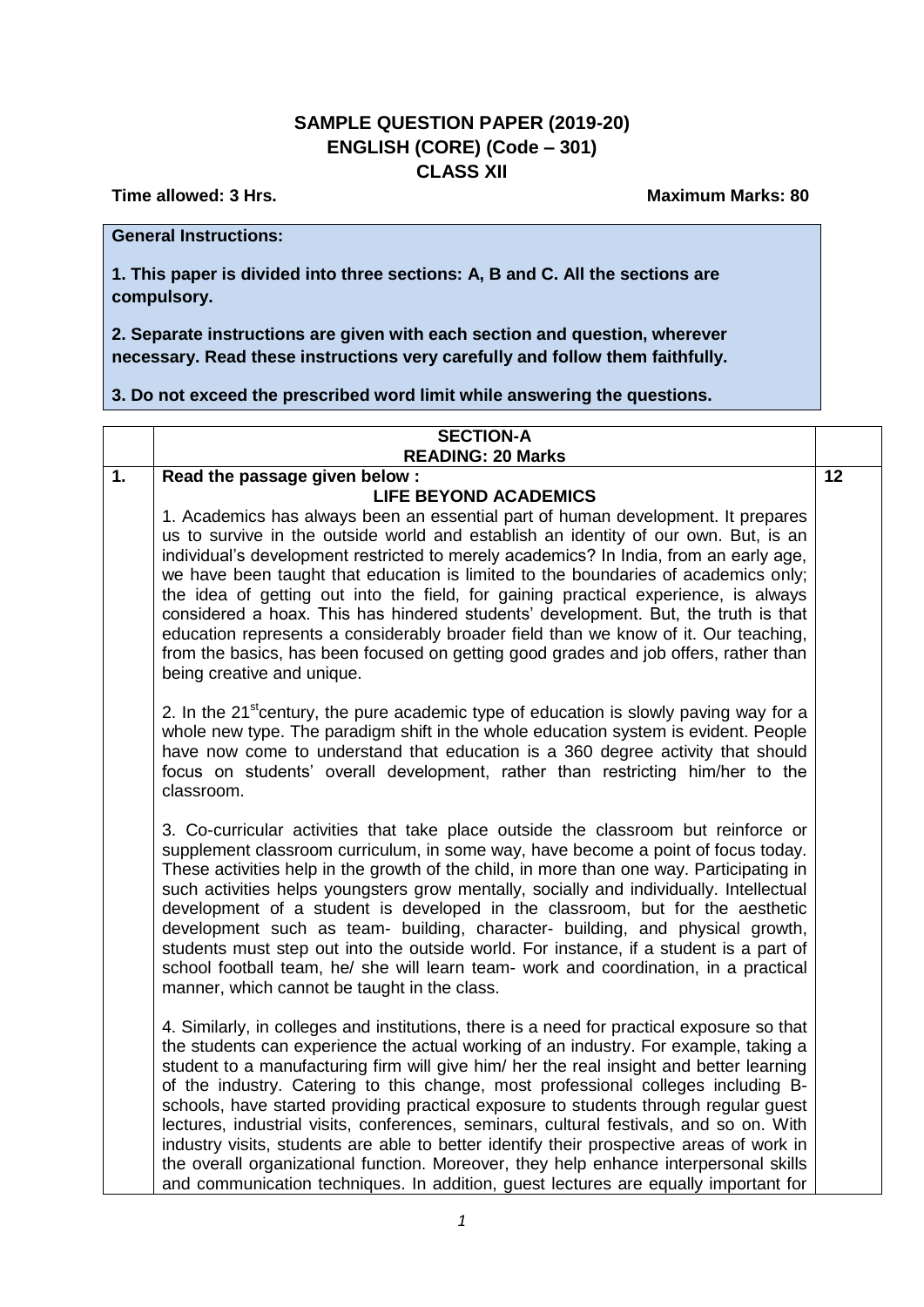| all – round development of students. It is a great way for students to gain maximum<br>exposure, as guest speakers talk about their real- life experiences and not what is<br>there in the text books.                                                                                                                                                                                                                                                                                                                                                                                                           |         |
|------------------------------------------------------------------------------------------------------------------------------------------------------------------------------------------------------------------------------------------------------------------------------------------------------------------------------------------------------------------------------------------------------------------------------------------------------------------------------------------------------------------------------------------------------------------------------------------------------------------|---------|
| 5. Through such events, students are made to participate and coordinate different<br>events wherein, they get to know how exactly things are managed. Classroom<br>teaching provides the foundation, and co-curricular or extra- curricular activities<br>provide practical exposure and opportunities to implement what students learn in the<br>classroom. This helps in developing the overall personality of the students,<br>inculcating various soft - skills in them, which otherwise are difficult to teach. Clearly,<br>life beyond academics creates creative and empowered professionals. (507 Words) |         |
| 1.1 On the basis of your understanding of the above passage, answer any five<br>of the questions given below by choosing the most appropriate option:                                                                                                                                                                                                                                                                                                                                                                                                                                                            | $1x5=5$ |
| a. Students' development is hindered by<br>i. limiting education to academic boundaries.<br>ii. getting out to the field.<br>iii. being creative and unique.<br>iv.gaining practical knowledge.                                                                                                                                                                                                                                                                                                                                                                                                                  |         |
| b. The shift in the education system means<br><i>i.</i> to restrict to classroom activities.<br>ii. to focus on academic development.<br>iii.to ignore 360 degree activity.<br>iv.to focus on overall development.                                                                                                                                                                                                                                                                                                                                                                                               |         |
| c. Co- Curricular activities that take place outside the classroom do not help in<br>i. teamwork and co-ordination.<br>ii. mental and social growth.<br>iii. intellectual development.<br>iv. character building.                                                                                                                                                                                                                                                                                                                                                                                                |         |
| d. Guest speakers talk about<br>i. all round development.<br>ii. their real life experiences.<br>iii. what is in text books.<br>iv. gaining exposure.                                                                                                                                                                                                                                                                                                                                                                                                                                                            |         |
| e. Classroom teaching provides<br>i. practical exposure<br>ii. opportunities to implement what is learnt in classroom<br>iii. chance to learn soft skills<br>iv. the foundation                                                                                                                                                                                                                                                                                                                                                                                                                                  |         |
| f. Life beyond academics facilitates<br>i. organizational functions<br>ii. creativity<br>iii. professional fields<br>iv. industrial visits                                                                                                                                                                                                                                                                                                                                                                                                                                                                       |         |
| 1.2 Answer the following questions briefly:<br>a. From earlier times what has not been the focus of education?<br>b. Where should students go for aesthetic development?                                                                                                                                                                                                                                                                                                                                                                                                                                         | $1x5=5$ |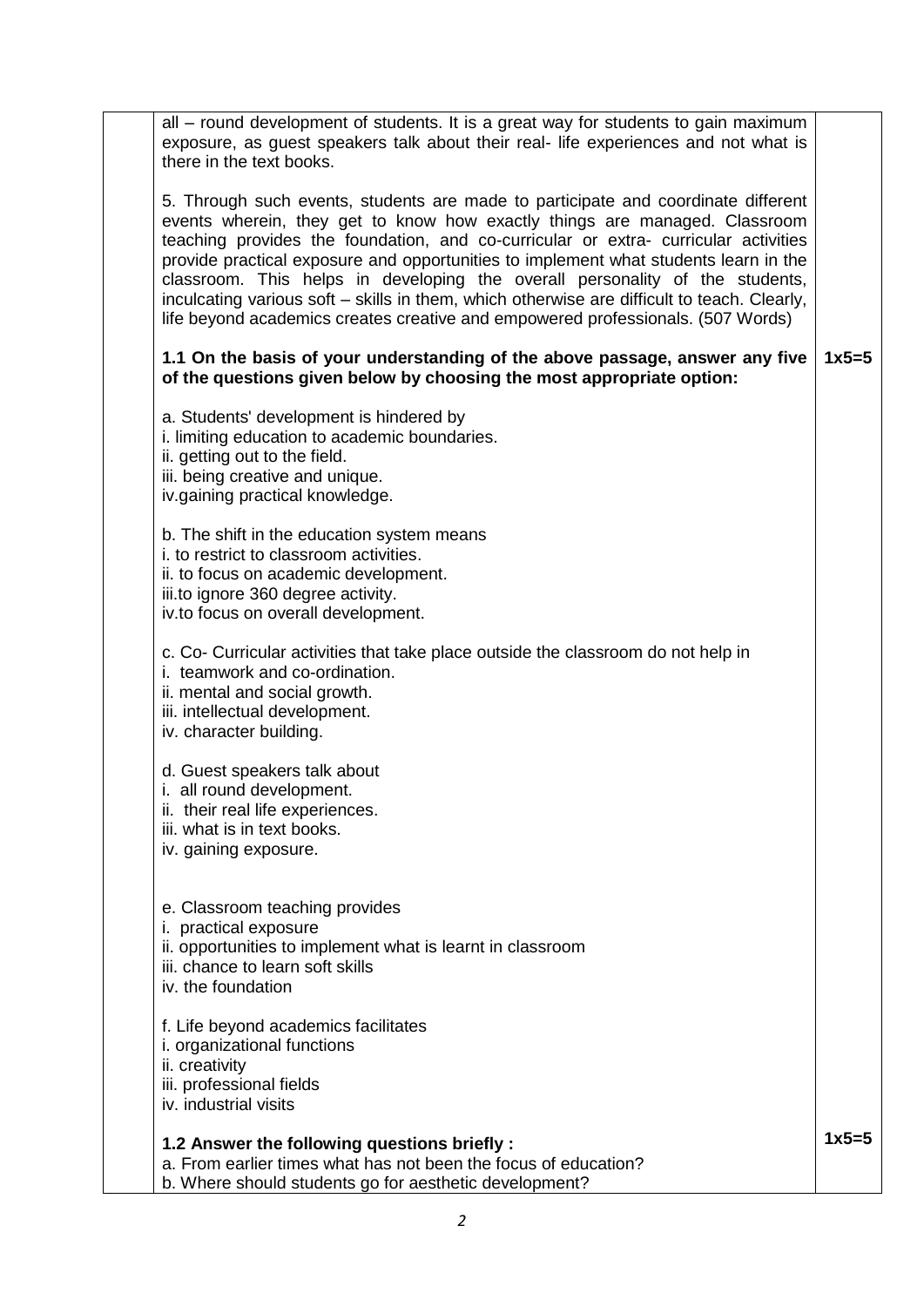|    | c. What kind of co- curricular activities have become points of focus today?<br>d. What will give children a better insight into industry?<br>e. Why are soft skills difficult to teach in the classroom?                                                                                                                                                                                                                                                                                                                                                                                                                                                                                                                                                                                                                                                                                                                  |         |
|----|----------------------------------------------------------------------------------------------------------------------------------------------------------------------------------------------------------------------------------------------------------------------------------------------------------------------------------------------------------------------------------------------------------------------------------------------------------------------------------------------------------------------------------------------------------------------------------------------------------------------------------------------------------------------------------------------------------------------------------------------------------------------------------------------------------------------------------------------------------------------------------------------------------------------------|---------|
|    | 1.3 Pick out the words/phrases from the passage which are similar in meaning<br>to the following:<br>i. untrue (Para 1)<br>ii. cooperative effort (Para 3)                                                                                                                                                                                                                                                                                                                                                                                                                                                                                                                                                                                                                                                                                                                                                                 | $1x2=2$ |
| 2. | Read the passage given below:                                                                                                                                                                                                                                                                                                                                                                                                                                                                                                                                                                                                                                                                                                                                                                                                                                                                                              | 8       |
|    | <b>BALANCING THE SCALES</b><br>Artificial intelligence (AI) is making a difference to how legal work is done, but it isn't<br>the threat it is made out to be. Al is making impressive progress and shaking up<br>things all over the world today. The assumption that advancements in technology and<br>artificial intelligence will render any profession defunct is just that, an assumption and<br>a false one. The only purpose this assumption serves is creating mass panic and<br>hostility towards embracing technology that is meant to make our lives easier.                                                                                                                                                                                                                                                                                                                                                   |         |
|    | Let us understand what this means explicitly for the legal world. The ambit of AI<br>includes recognizing human speech and objects, making decisions based on data,<br>and translating languages. Tasks that can be defined as 'search-and-find' type can<br>be performed by AI.                                                                                                                                                                                                                                                                                                                                                                                                                                                                                                                                                                                                                                           |         |
|    | Introducing AI to this profession will primarily be for the purpose of automating<br>mundane, tedious tasks that require negligible human intelligence. The kind of<br>artificial intelligence that is employed by industries in the current scene, when<br>extended to law will enable quicker services at a lower price. Al is meant to<br>automate a number of tasks that take up precious working hours lawyers could be<br>devoting to tasks that require discerning, empathy, and trust- qualities that cannot be<br>replicated by even the most sophisticated form of AI. The legal profession is one of<br>the oldest professions in the world. Thriving over a 1000 years; trust, judgement, and<br>diligence are the pillars of this profession. The most important pillar is the relationship<br>of trust between a lawyer and clients, which can only be achieved through human<br>connection and interaction. |         |
|    | While artificial intelligence can be useful in scanning and organizing documents<br>pertaining to a case, it cannot perform higher-level tasks such as sharp decision-<br>making, relationship-building with valuable clients and writing legal briefs, advising<br>clients, and appearing in court. These are over and above the realm of<br>computerization.                                                                                                                                                                                                                                                                                                                                                                                                                                                                                                                                                             |         |
|    | The smooth proceeding of a case is not possible without sound legal research. While<br>presenting cases lawyers need to assimilate information in the form of legal research<br>by referring to a number of relevant cases to find those that will favour their client's<br>motion. Lawyers are even required to thoroughly know the opposing stand and<br>supporting legal arguments they can expect to prepare a watertight defense strategy.<br>AI, software that operates on natural language enables electronic discovery of<br>information relevant to a case, contract reviews, and automation generation of legal<br>documents.                                                                                                                                                                                                                                                                                    |         |
|    | AI utilizes big-data analytics which enables visualization of case data. It also allows<br>for creation of a map of the cases which were cited in previous cases and their<br>resulting verdicts, as per the website Towards Data Science. The probability of a<br>positive outcome of a case can be predicted by leveraging predictive analytics with                                                                                                                                                                                                                                                                                                                                                                                                                                                                                                                                                                     |         |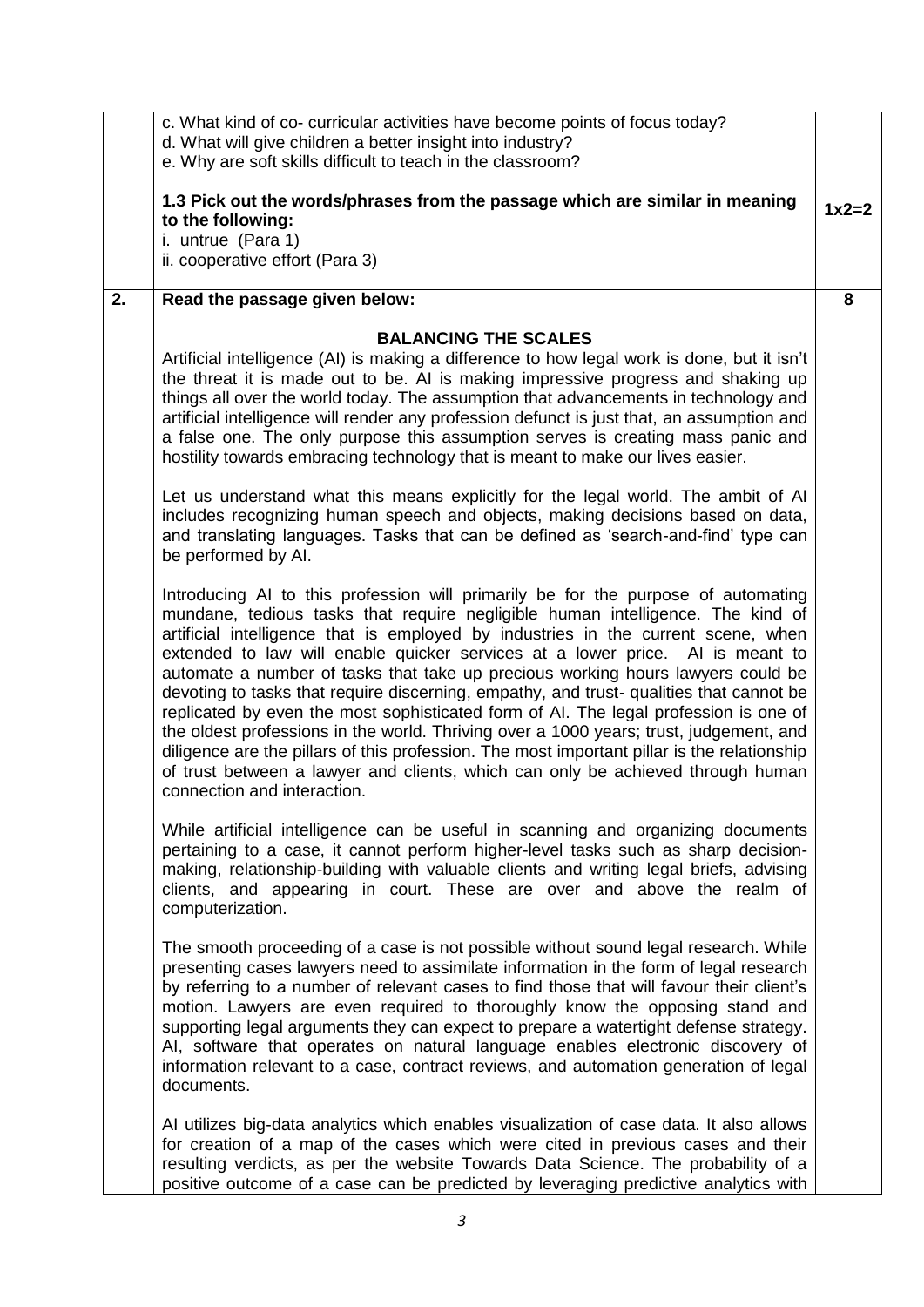|    | machine learning. This is advantageous to firms as they can determine the return on                                                                                                                                                                                                        |                         |
|----|--------------------------------------------------------------------------------------------------------------------------------------------------------------------------------------------------------------------------------------------------------------------------------------------|-------------------------|
|    | investment in litigation and whether an agreement or arbitration should be<br>(484 Words)<br>considered.                                                                                                                                                                                   |                         |
|    | (https://www.thehindu.com/education/balancing-the-scales/article26895865.ece)                                                                                                                                                                                                              |                         |
|    |                                                                                                                                                                                                                                                                                            |                         |
|    | (a) On the basis of your understanding of the above passage, make notes on it<br>using headings and sub-headings. Use recognizable abbreviations (wherever<br>necessary-minimum four) and a format you consider suitable. Also supply an                                                   | 4                       |
|    | appropriate title to it.                                                                                                                                                                                                                                                                   |                         |
|    | (b) Write a summary of the passage in about 80 words.                                                                                                                                                                                                                                      | 4                       |
|    | <b>SECTION: B</b>                                                                                                                                                                                                                                                                          |                         |
|    | <b>WRITING SKILLS: 30 Marks</b>                                                                                                                                                                                                                                                            |                         |
| 3. | Your institute, Golden Care Hospital, has decided to organise an 'Organ Donation                                                                                                                                                                                                           | $\overline{\mathbf{4}}$ |
|    | Camp' to generate awareness about the cause. Draft a Poster giving all the<br>necessary details. (50 words)                                                                                                                                                                                |                         |
|    | <b>OR</b>                                                                                                                                                                                                                                                                                  |                         |
|    | Your school is planning to organise a talk on the 'Importance of Promoting Art<br>Education' at all levels. You plan to invite The Director, Delhi School of Art, as a Key<br>Note Speaker. As CCA Coordinator of Vidya Mandir Vidyalaya, draft an invite for the                          |                         |
|    | details.<br>giving<br>all<br>the<br>same<br>necessary                                                                                                                                                                                                                                      |                         |
|    | (50words)                                                                                                                                                                                                                                                                                  |                         |
| 4. | You feel that India will face a severe water crisis by the year 2020. Write a letter to<br>the Editor of The National Daily expressing your concern about it and requesting<br>individuals and authorities to take steps to avert this crisis. You are Shalini/<br>Shaheen.<br>$(120-150)$ | 6                       |
|    | words)<br><b>OR</b>                                                                                                                                                                                                                                                                        |                         |
|    | Your school has decided to add a few books to the library. The school wants to                                                                                                                                                                                                             |                         |
|    | encourage reading habit amongst students. As the Librarian of the Venkateshwar<br>International school place an order with Pearl Publishers for books for all age levels.<br>Give all necessary details.                                                                                   |                         |
|    | (120-150 words)                                                                                                                                                                                                                                                                            |                         |
| 5. | Taking selfies has become a rage and is a global phenomenon. It has cost us several<br>lives and also immortalised several moments. Write an article for a National Daily on<br>the trend of taking selfies and its impact on people. You are Aditi/ Aditya.<br>$(150-200)$<br>words)      | 10                      |
|    | <b>OR</b>                                                                                                                                                                                                                                                                                  |                         |
|    | A massive fire due to short circuit gutted 50 odd shops in the congested area of                                                                                                                                                                                                           |                         |
|    | SadarBazar in Delhi leading to loss of life and property. As a reporter with The<br>Tribune write the report for the newspaper. (150-200 words)                                                                                                                                            |                         |
| 6. | Several Environment Activists have recently stopped several development projects                                                                                                                                                                                                           | 10                      |
|    | due to their impact on the environment. Progress will naturally result in some<br>destruction and harm. As Geeta/ Girish write a <b>Speech</b> to be given in the assembly                                                                                                                 |                         |
|    | on how both might be possible.                                                                                                                                                                                                                                                             |                         |
|    | (150-200 words)                                                                                                                                                                                                                                                                            |                         |
|    |                                                                                                                                                                                                                                                                                            |                         |
|    | <b>OR</b><br>'Aggression and sledging are an essential part of Sports.'Write a debate in 150-                                                                                                                                                                                              |                         |
|    | 200 words either for or against the motion. You are Shivam/Shivani.                                                                                                                                                                                                                        |                         |